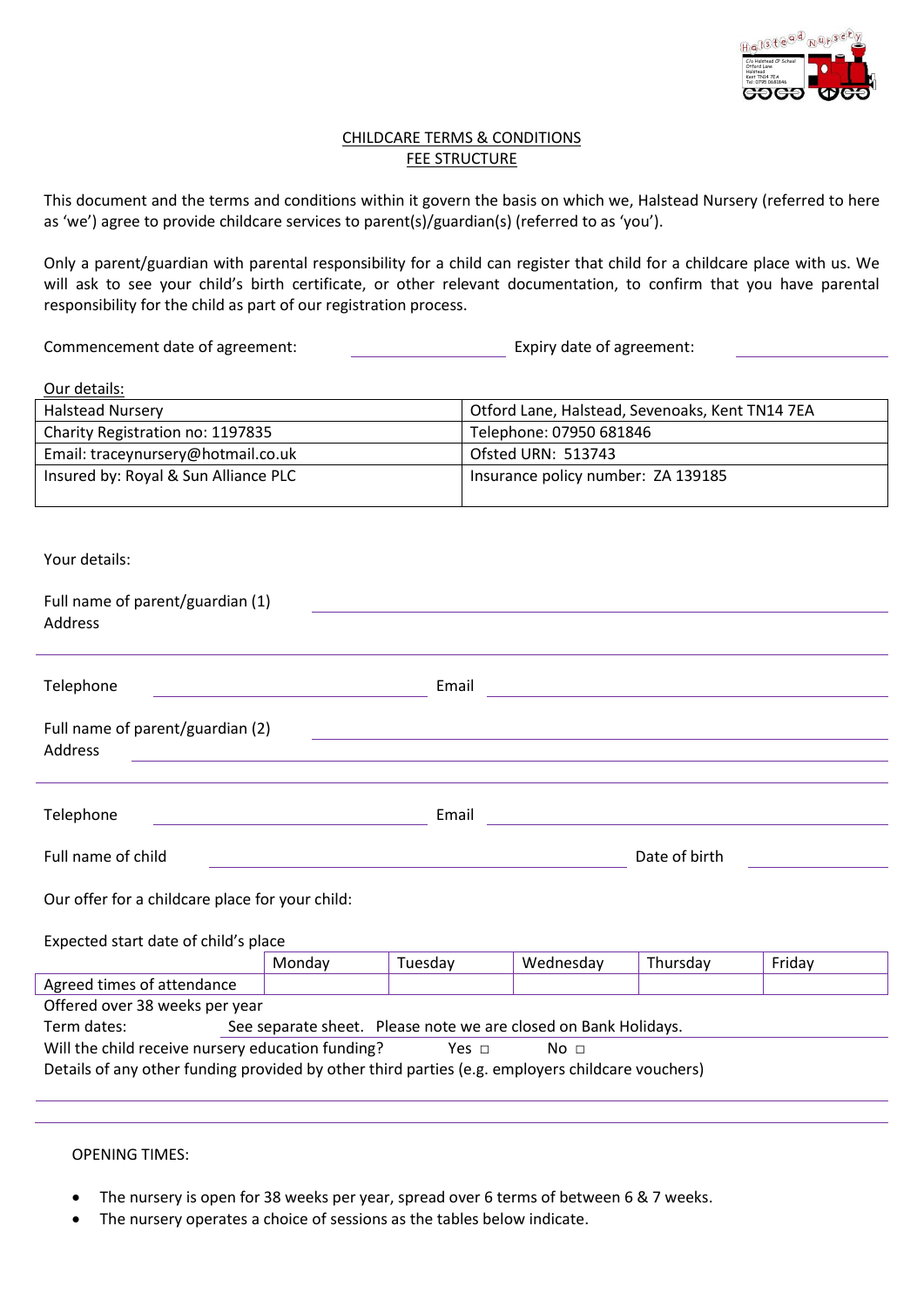• The total number of hours attended per week depends on the sessions agreed with the Manager - please see explanation below of attendance options.

FEE STRUCTURE:

| 8.45 am to 12.15 pm | £26.00 |
|---------------------|--------|
| 12.15 pm to 3.15 pm | £20.50 |
| 8.45 am to 3.15 pm  | £46.50 |
|                     |        |

Our obligation to you:

- We will provide the agreed childcare facilities for your child at the agreed times (subject to any days when we are closed). If we change the opening hours, we will give you as much notice of our decision as possible and, if necessary, will work with you to agree a change to your child's hours of attendance.
- We will adhere to the principles of the General Data Protection Regulations (2018) when collecting and processing information about you and your child. We explain how your data is processed, collected, kept up-todate in our Privacy Notice which is given to you at the point of registration.
- We will try to accommodate any requests you may make for additional sessions and/or extended hours of childcare.
- We will notify you as soon as possible of any days we will be closed.
- We will treat your child with the utmost respect and dignity. We will never use or threaten any type of punishment that could adversely affect a child's wellbeing.
- We will provide you with regular verbal updates as to your child's progress and we will agree times to discuss with you the progress of your child or any other aspects of our childcare services as and when required.
- We will comply with the requirements of the Early Years Foundation Stage and our Ofsted registration in regards to the childcare services we provide for your child.
- We will provide you with details of our policies and procedures, which outline how we satisfy the requirements of the EYFS in our everyday practice; and we will notify you as and when any changes are made to our policies and procedures. We will be available to discuss or explain our policies and procedures, and/or any relevant changes, at a mutually agreed time.
- We will maintain appropriate insurance to cover our childcare activities.
- We will try to make a place available to any of your other children. However, we cannot guarantee that a place will be available.

Your obligation to us:

- You must notify us immediately of any changes to the information you have provided to us and keep us informed of any other necessary information that may affect the childcare that we provide for your child.
- The *Registration Form* includes medicine consent and emergency treatment authorisations which you will need to complete prior to your child attending.
- You will read and abide by our policies and procedures.
- You will make yourself available as and when required to discuss the progress of your child or any factor relating to their childcare place with us at mutually agreed times.
- You must immediately inform us if your child is suffering from any contagious disease, or if your child has been diagnosed by a medical practitioner with a notifiable disease. For the benefit of other children attending you must not allow your child to attend whilst they are contagious and pose a risk to other children during normal daily activities.
- You must keep us informed of the identity of the persons who will be collecting your child. If the person who is due to collect your child is not usually responsible for collecting them, we will require proof of identity. If we are not reasonably satisfied that the person collecting your child is who we were expecting, we will not release your child into their care until we have checked with you.
- You must inform us immediately if you are not able to collect your child by the official collection time. You must make arrangements for another authorised person to collect your child as soon as possible. A late payment charge will be applied; please refer to the current fee schedule for details.
- You will inform us as far in advance as possible of any dates on which your child will not be attending.
- You will provide us with at least one term's notice of your intention to decrease the number of hours your child attends or to withdraw your child (and end this Agreement). If insufficient notice is given you will be responsible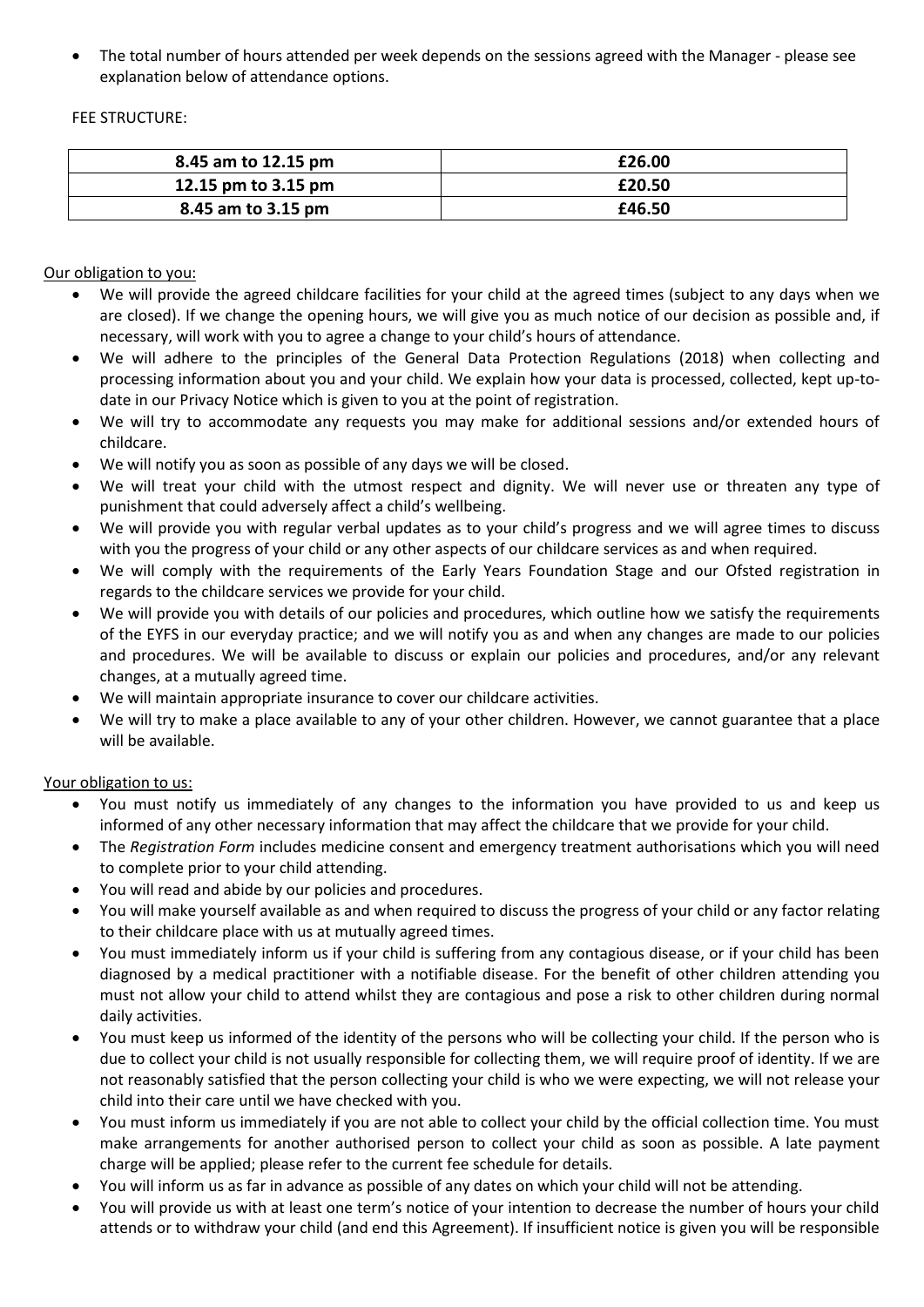for the full fees for your child for one term from the date of notice. If you are ending this Agreement, notice must be given by completing our *Notification of Leaving Date* form which is available on request.

• You must inform us if your child is the subject of a court order and provide us with a copy of such order on request.

# Payment of Deposit to secure a nursery place:

- At the end of the taster session offered in the term before your child is due to start with us, we will hand you a letter requesting that written acceptance and a £35 deposit be paid within 14 days of the visit to the nursery.
- If your child is 3-4 years old and ONLY taking funded hours with us, the deposit will be refunded by the end of the first term with us or within six weeks, whichever is sooner. Otherwise, the deposit will be held by the nursery until the start of your child's final term with us. At that time, the deposit will be deducted from the final invoice for term fees. If a balance remains owing to you after all fees have been paid a refund will immediately be made by us.
- If at any time during the course of your child's time with us fees or any other monies payable, become outstanding, the deposit will be used to reduce /clear the balance owed.

## Fee Invioces:

- Please check all invoices and do not hesitate to ask if you feel your invoice has an error. This can be discussed with the Manager.
- In the event of any difficulties paying your invoice or if you wish to pay via a voucher scheme please see the manger immediately so a payment plan that is suitable to all parties can be agreed and signed. This will involve revision of the payment contract and both parties must agree to it.
- If payment is not received within 7 days of the dates shown on the invoice, the nursery will add a further £25 administration fee to the amount outstanding to cover the cost of additional work in monitoring and requesting outstanding fees.
- If a further 7 days passes and the full amount outstanding is not received, this will result in your child's space being suspended until full payment is made. **I**f eligible, your child can continue to attend for funded hours **ONLY** and all other hours will be suspended but chargeable until payment is received. If your child is **NOT** eligible for funding, the space will be suspended and held open until the end of that term. After that, if no payment is forthcoming, we reserve the right to sell the hours to others who want space and we will offer whatever is available once the invoice is paid in full.
- Fees cannot be refunded due to your child's illness or holidays.
- Where possible, we would ask for payment by BACS (our bank details are shown on each invoice) or by cheque. If you need to pay with cash, please ensure that the correct amount is given over as there is no money kept at the nursery for change.

## How fees are calculated**:**

Fees relate to chargeable hours that your child attends. If your child is eligible for 15 universal or 30 hours extended Entitlement it is any **additional** hours over this that they attend that are chargeable. If your child is not yet old enough to receive funding entitlement **all** hours are chargeable.

#### How sessions can be taken:

- 5.1 Prior to funding entitlement ALL sessions with spaces will be offered. You may choose which of these you wish your child to attend.
- 5.2 Once eligible for funding, the following will apply

| 2 - 3 year olds in receipt of Free for | $3 - 4$ year olds in receipt of | $3 - 4$ year olds in receipt of |
|----------------------------------------|---------------------------------|---------------------------------|
| Two funding                            | 15 hours universal funding      | 30 Hour extended funding        |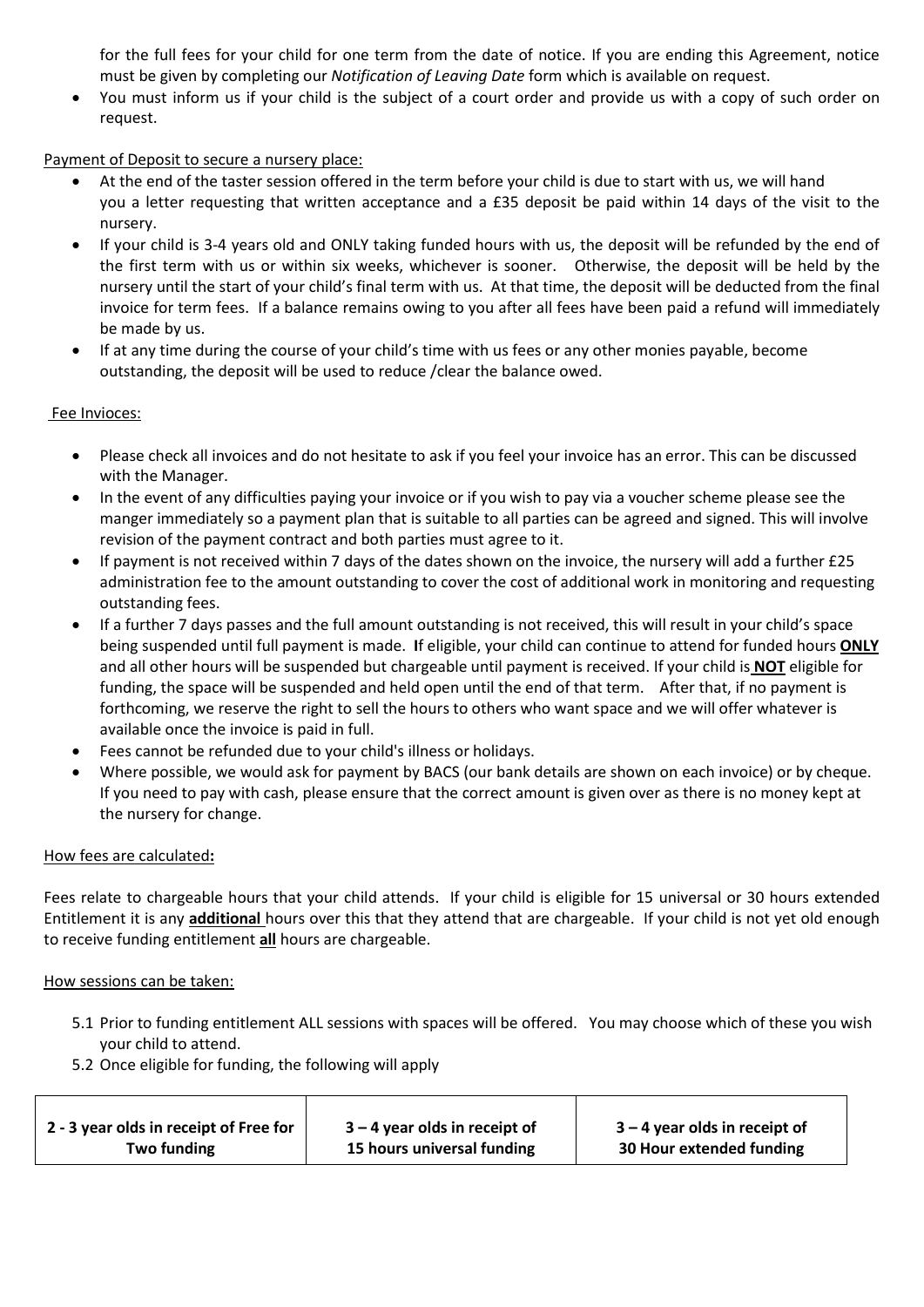| <b>Monday to Friday</b><br>12.15 to 3.15 pm | <b>Monday to Friday</b><br>12.15 to 3.15 pm | <b>Monday to Friday</b><br>$8.45 - 3.15$ pm |
|---------------------------------------------|---------------------------------------------|---------------------------------------------|
| OR                                          | OR                                          | Including a compulsory lunch club           |
| between 8.45 am $-$ 3.15 pm                 | between 8.45 am $-$ 3.15 pm                 | payable at £5 per day                       |
| including                                   | including                                   |                                             |
| a compulsory lunch club payable at          | a compulsory lunch club payable at          |                                             |
| £5                                          |                                             |                                             |
|                                             |                                             |                                             |

## Additional Criteria for those eligible for 30 hours of Extended funding:

- The nursery will allocate up to 5 nursery spaces to those entitled to 30 hours of extended funding. Further spaces may be available at the discretion of the Management Committee. The spaces available are:
	- a) One space of up to 30 Hours of extended entitlement per week.
	- b) Four spaces of up to 21 hours of extended entitlement per week.
- Parents will be asked if they are eligible for 30 Hours of extended funding when they are offered a nursery place for their child. If there are spaces available, hours will be agreed and allocated.
- Once the space (a) above has been allocated, parents will be offered (b).
- If a child is already with us and becomes eligible for up to 30 Hours of extended funding as they approach their third birthday, any available space will be offered on a first come, first serve basis.

### Late collection fee:

Late pickup charges will be incurred for every 10 minutes after the pickup times of 12:15 pm and 3:15pm. This charge will be £3.00 for every 10 minutes that you are late.

### Payment of fees:

- Our fees are based on a termly fee that shall be notified to you in advance of your child starting ('termly fee'). We may review these fees at any time but shall inform you of the revised amount at least one month before it takes effect. If you do not wish to pay the revised fee, you may end this Agreement by giving us one term's notice, by completing our *Notification of Leaving Date* form which can be obtained from our setting manager.
- If the payment of fees referred to above remain outstanding after 7 days from the date of the invoice, an admin fee of £25 will be added to the invoice for the additional follow up work involved.
- If the total then outstanding remains unpaid after a further 7 days, your child's place will be suspended until full payment is received.
- If the suspension overlaps into a new invoicing period, fees will continue to accrue and be chargeable.
- If suspension due to outstanding fees is in place at the end of 2 terms, we may terminate this Agreement by giving you 14 days' notice in writing. Upon termination of this Agreement the child shall cease forthwith to be admitted, and the notice to so terminate shall be regarded as a formal demand for outstanding monies with immediate effect.

#### Termination of the Agreement:

- You may end this Agreement at any time, giving us at least one term's notice by completing the 'Notification of Leaving Date' form.
- We have breached any of our obligations under this Agreement and we have not or cannot put right that breach within a reasonable period after you have drawn it to our attention.

## We may immediately end this Agreement if:

- You have failed to pay your fees;
- You have breached any of your obligations under this Agreement and you have not or cannot put right that breach within a reasonable period of time after we have drawn it to your attention;
- You behave unacceptably, as we do not tolerate any physical or verbal abuse or threats towards any member of staff.
- We take the decision to close. We will give you as much notice as possible in the event of such a decision.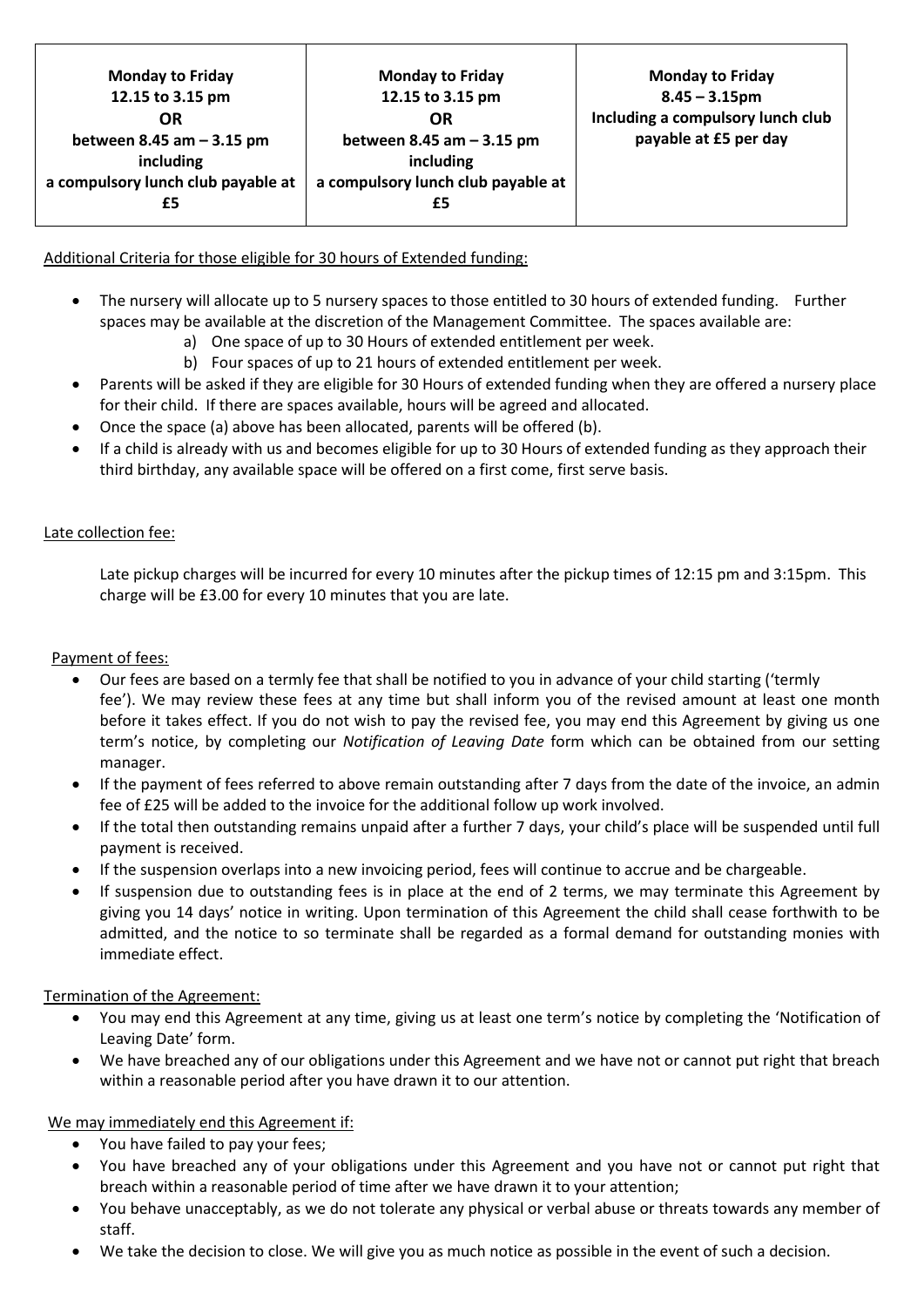• It may become apparent that the support we are able to offer your child is not sufficient to meet his/her needs. In these circumstances we will work with you, the local authority and other welfare agencies as per our procedures to identify appropriate support, at which point we may end this Agreement.

### General:

- If we have to close or we take the decision to close due to events or circumstances beyond our control (e.g. extreme weather conditions) the Weekly Fee will continue to be payable in full and we shall be under no obligation to provide alternative childcare to you.
- If you have any concerns regarding the services we provide, please discuss them with your child's keyperson. If these concerns are not resolved to your satisfaction, please contact the manager. Customer satisfaction is paramount and any concerns/complaints will be dealt with in line with our *Making a Complaint Policy*.
- From time to time we will take photographs and video recordings of the children who attend. These photographs are used for on-going recording of our curriculum and for children's individual development records. They are stored on our computer whilst your child is with us. The photographs are used for display and for your child's records within the setting. If we wished to use any image of your child for training, publicity or marketing purposes, we would always seek your written consent for each image we intend to use, as indicated on our *Registration Form*.
- We reserve the right to refuse to admit your child if they have a temperature, sickness and diarrhoea or a contagious infection or disease on arrival at our setting, or to ask you to collect your child if they become unwell whilst in our care, in line with our *Managing Children who are Sick, Infectious or with Allergies Policy*.
- Whilst food and drink is provided on the premises, we are not a commercial kitchen and may not be able to cater for the individual needs of every child. As cross contamination cannot be ruled out, a risk assessment is conducted for children with any known allergies. Every effort is made to follow recommended food preparation guidance and to ensure that all staff involved in the preparation and serving of food are suitably trained/I am suitably trained in the preparation and serving of food.
- Any personal information you supply to us will be collected, stored and used in accordance with the principles of the General Data Protection Regulations (GDPR) (2018) and our *Confidentiality and Client Access to Records Policy*. We will always seek your consent where we need to share information about your child with any other professional or agency. We are required by law to override your refusal to give consent only in specific circumstances where the child or someone in the family may be in danger if we do not share that information.

## This Agreement:

- We reserve the right to vary the terms and conditions contained in this Agreement
- This Agreement contains the full and complete understanding between the parties and supersedes all prior arrangements and understanding whether written or oral relating to the subject of this Agreement except the extent that we vary terms from time to time.
- Acceptance of a place will be deemed as acceptance by you of these terms and conditions.

## Acceptance of our offer of a childcare place

Please sign below to indicate that you have read and understood the above terms and conditions and to confirm your acceptable of a childcare place with us for your child.

For parent(s)/guardian(s) under the age of 18, a guarantor aged over 18, must also sign the contract on your behalf. The contract would therefore be between Halstead Nursery, you and the guarantor.

A copy of this completed and signed contract will be provided for your records.

| Parent name 1                     |      |
|-----------------------------------|------|
| Signed                            | Date |
| Parent name 2                     |      |
| Signed                            | Date |
| Guarantor name (where applicable) |      |